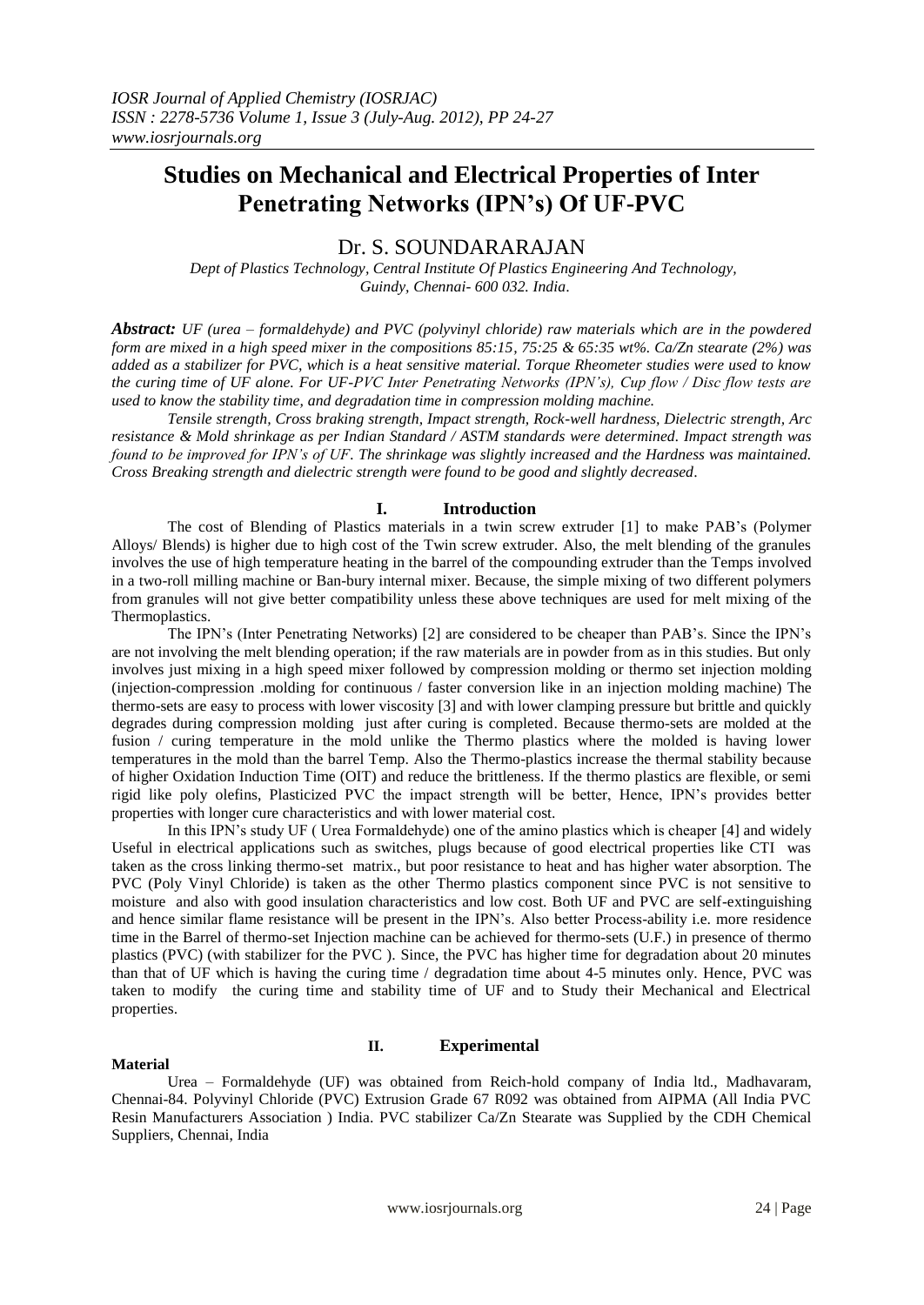## **High Speed Mixing**

## **III. Methods**

The Urea – Formaldehyde (UF) and Polyvinyl Chloride are in the form of Powders. The UF-PVC IPN's are studied in three formulations 85:15, 75:25 and 65:35 Weight ratios; the plastics raw materials are weighed and added to an high speed mixer (Make Henschel, FRG) and mixed thoroughly at a RPM of 250 at Room temperature.

## **IV. Curing Time For UF**

## **By Torque Rheometer**

The curing time for Urea-Formaldehyde (UF) was obtained by studying the Torque values with respect to time at a constant Temperature (145<sup>o</sup>C), by using a Torque Rheometer (Haake, FRG) as per ASTM D 3795 Standards [5]. The point of the fusion, the curing time and the degradation time are obtained. The Curing time is 3.75 min for UF. The Torque studies for the UF : PVC + stabilizer (2%) were also tried, but could not get the proper curing time except the valley point and fusion point due to machine problems.

## **Curing Of IPN's By Cup Flow And Disc Flow**

A Cup flow mold test provides information regarding the flow characteristics and moldability as per ASTM D731. As the percentage of PVC was increased the cup flow timing at 145°C was also increasing. (The time after applying the clamping pressure (2500 psi), but before just starting of the rising of the clamping pressure is known as cup flow time). After this flow time, the materials were allowed in the mould itself, to continue under the same temperature further for curing until degradation starts. The mold was opened often and checked whether slight colour changes to pale yellow or bubbling / blistering were taking place or not, due to onset of degradation. By this way the approximate curing time was decided which was below the degradation time of IPN's (TABLE 1) Also, similar curing time was obtained with a sheet mold in the same compression press, at the same conditions using 5-10 gms for each formulations for a single trial to form a Disc like cured sheets. This test is known as Disc Flow Technique. The cure characteristics are ascertained by the compression molders by visual check up [6] of a molded part which is based upon the following criteria:-

- a. Lack of sufficient rigidity when part ejected from the mold.
- b. Surface appearance whether colour changes due to onset of degradation
- c. Cracks, porosity
- d. Blisters / Swelling
- e. Warpage / shrinkage
- f. Dullness

Hence for the Test specimen preparation these above points were considered.

### **By Compression Molding Technique.**

The test specimens were made for UF and UF-PVC IPN's by using compression molding machine (Hindustan & Hydraulics) at temp  $145 + 5^0C$  with clamping pressure 2500 psi. IS 2221 standard was followed for the test specimen preparation for various tests mentioned below.

| TADLE I- CONTRO TIMETON OF T VC THIS                        |                        |                                        |  |  |  |  |  |
|-------------------------------------------------------------|------------------------|----------------------------------------|--|--|--|--|--|
| SI.No.                                                      | <b>Materials</b>       | <b>Curing time</b>                     |  |  |  |  |  |
| 1.                                                          | 100 % UF               | 3 min 45 secs. By torque Rhometer      |  |  |  |  |  |
| 2.                                                          | 100 % UF               | 4.00 min By compression moulding       |  |  |  |  |  |
|                                                             |                        | (Cup / Disc flow methods)              |  |  |  |  |  |
| 3.                                                          | <b>Formulation 1</b>   | 6 min 15 secs. By compression moulding |  |  |  |  |  |
|                                                             | 85% UF + 15% PVC       | (Cup / Disc flow methods)              |  |  |  |  |  |
| 4.                                                          | <b>Formulation II</b>  | 6 min 45 secs. By compression moulding |  |  |  |  |  |
|                                                             | 75 % UF + 25% PVC      | (Cup / Disc flow methods)              |  |  |  |  |  |
| 5.                                                          | <b>Formulation III</b> | 7 min 15 secs. By compression moulding |  |  |  |  |  |
|                                                             | 65% UF + 35% PVC       | (Cup / Disc flow methods)              |  |  |  |  |  |
| $\mathbf{v}$<br>$20/200$ $\mu$ <sup>1</sup><br>$\mathbf{H}$ |                        |                                        |  |  |  |  |  |

|--|

**NOTE**: 2% DOP Plasticizer – Wetting agent for UF & PVC interface 2% Zn / Ca Stearate – stabilizer for PVC.

### **Testing**

The tests were carried out as per ASTM or IS standards. For tensile strength, cross breaking strength, impact strength and dielectric strength tests the Indian standard IS 2221 for amino-plastics was followed. For other tests ASTM standards were followed. Rockwell Hardness – ASTM D 785,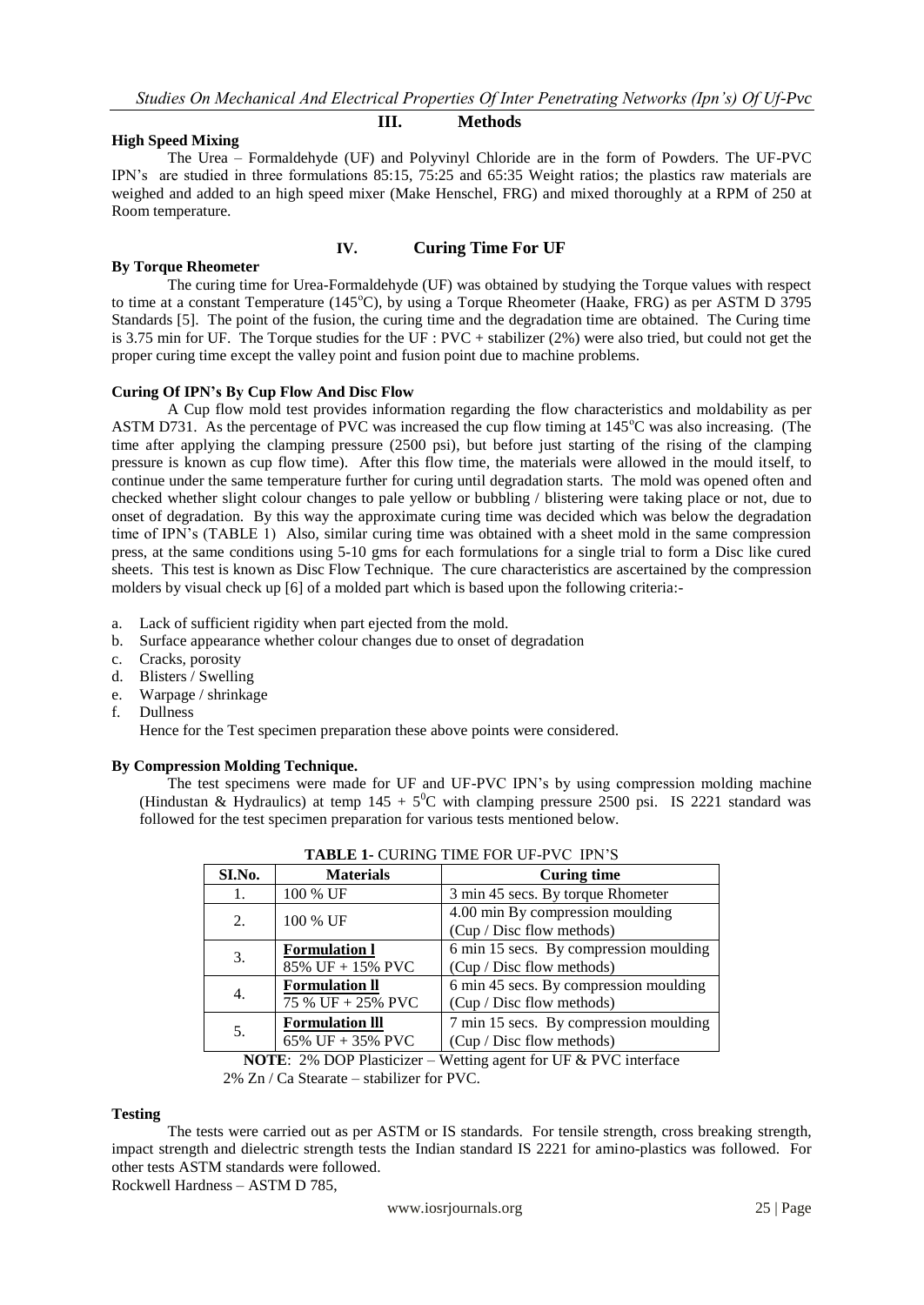Arc Resistance – ASTM D495, Bulk Density – ASTM D 1105 and Shrinkage – ASTM 955.

## **V. Results And Discussion**

The curing time was observed by visual observations by Trial and Error Method during compression molding. The UF-PVC was cured by using a cup flow mold / sheet mold (for disc flow technique) on a compression press. It was found that the curing time was lower for the curing of urea formaldehyde resin. As the % of PVC was increased the curing time was increased since PVC lowers the degree of curing partly by blocking the cross linking functional groups. Because PVC Polymer chains has higher Molecular Weight (If K – value 62.8, then Mol. wt. will be about 48,000) [7] than UF which are oligomers with mol. Wt. about 3600- 4500 only. Hence IPN's are forming and will improve the process ability of the UF in presence of PVC.

Test specimens were prepared using compression molding and Tested for the following Tests.

## **Tensile Strength**

The tensile strength values for UF and UF-PVC formulations are given in Table 2. The test results were found to be decreasing as the PVC percentage was increasing since the PVC is having lower Tensile strength than that of UF. Hence the above trend was observed in these UF-PVC inter penetrating Networks.

| SL.<br>N <sub>0</sub> | <b>Property</b>                   | <b>Units</b>     | $U$ $F$ | 85:15  | 75:25  | 65:35  | <b>PVC</b><br>Powder |
|-----------------------|-----------------------------------|------------------|---------|--------|--------|--------|----------------------|
| 1.                    | Tensile strength<br>at break      | $Kg/Cm^2$        | 487.5   | 477.8  | 470.9  | 465.4  | 430.450              |
| 2.                    | <b>Cross Breaking</b><br>Strength | $\text{Kg/cm}^2$ | 393.75  | 341.1  | 325.8  | 302.4  | 250.275              |
| 3.                    | <b>Impact Strength</b>            | $Kg-cm/cm$       | 2.72    | 3.08   | 3.65   | 4.42   | 2.25-4.35            |
| 4.                    | Rock well<br><b>Hardness</b>      | R-Scale          | 120     | 119    | 117    | 117    | 110                  |
| 5.                    | Dielectric<br>Strength            | Volt/mil         | 421.92  | 393.98 | 383.56 | 375.82 | 375                  |
| 6.                    | Arc Resistance                    | Sec.             | 142     | 102    | 110    | 105    | $60 - 80$            |
| 7.                    | <b>Bulk Density</b>               | Gm/cc            | 0.77    | 0.79   | 0.84   | 0.87   | 0.975                |
| 8.                    | Mold shrinkage                    | $\%$             | 4.14    | 4.26   | 4.32   | 4.89   | 2.162                |

**TABLE 2** – **Mechanical, Electrical and Physical properties of UF-PVC IPN's**

## **Cross Breaking Strength**

The cross breaking strength was also found to be decreasing steadily. The values are given in the Table 2 and Fig 1. The cross breaking strength may be improved by adding small quantity of Mineral fillers such as  $CaCO<sub>3</sub>$ , so that the rigidity and hence flexural strength will increase in the IPN's which will also lead to increase in the Flexural modulus, during this cross breaking test at slow rate of deformation.

### **Impact Strength, lzod (molded with Notch)**

Izod impact strength values were found to be increasing for all formulation than that of UF (Table 2 and Fig 2) since PVC has higher impact strength. If plasticizers like DOP's (Di-octyI phthalates) are used more at about 8-10 phr., the impact strength may be increasing further, like in plasticized PVC's. Also rubbers or flexible plastics like LDPE will increase the toughness and hence the impact strength may also be improved like in thermoplastic-elastomer blends. For application like electrical switches, this izod impact strength may not be important criteria, except during handling / transportation. But for applications such as dinner wares (cups & plates) the Dart impact strength is more important and LDPE and flexible PVC may be used.



**Fig. 1- Cross Breaking Strength of UF, UF-PVC IPN's of 85:15, 75:25, 65:35 and PVC**